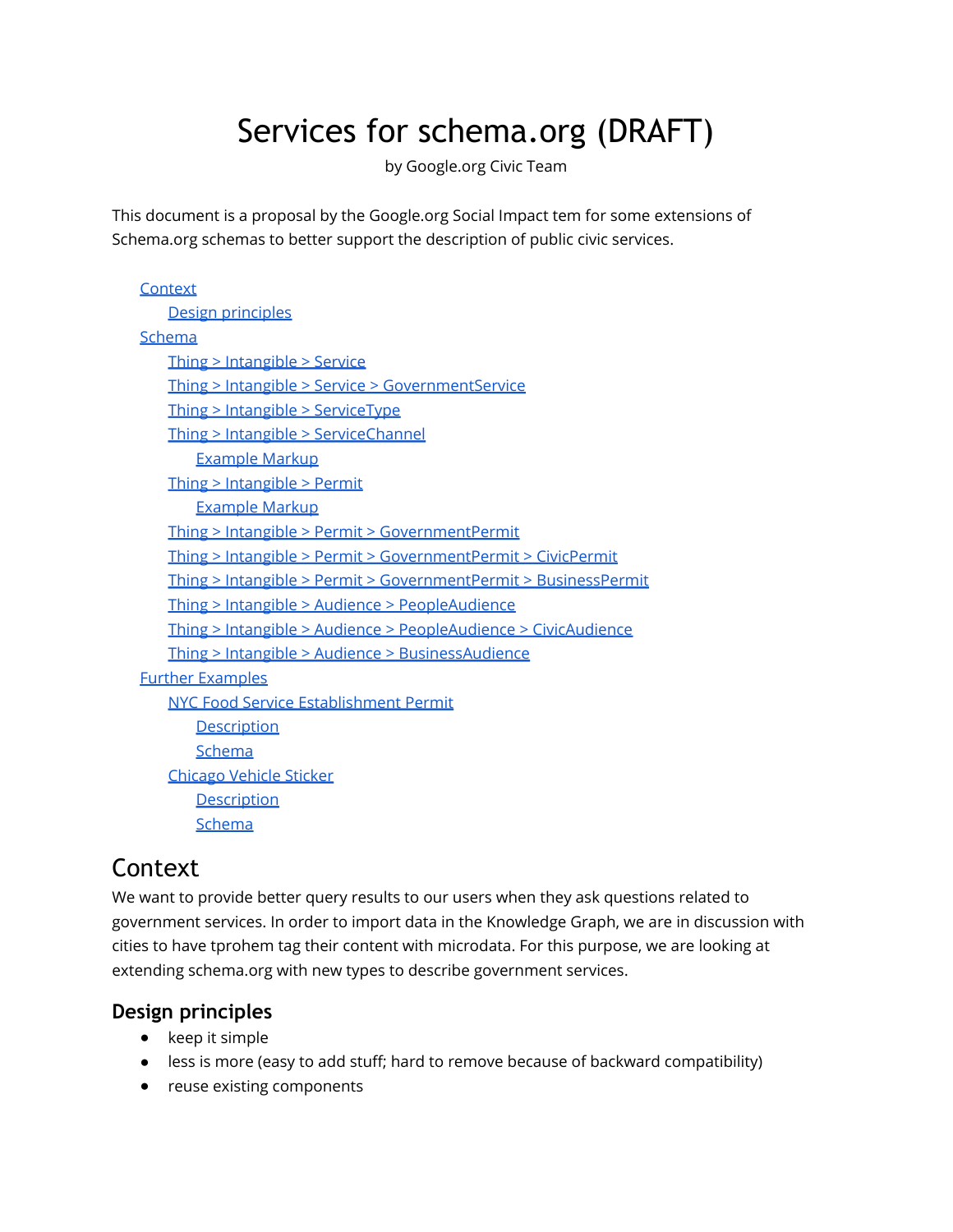<span id="page-1-0"></span>● prefer text enumeration for types over new types, for easier maintenance

## Schema

## **Thing > Intangible > Service**

A service provided by an organization, e.g. delivery service, print services, etc.

| <b>Property</b> | <b>Expected Type</b>                                       | <b>Description</b>                                                                                                                                                                                                   | <b>Comments</b>                                  |
|-----------------|------------------------------------------------------------|----------------------------------------------------------------------------------------------------------------------------------------------------------------------------------------------------------------------|--------------------------------------------------|
| name            | <b>Text</b>                                                | Name of Service                                                                                                                                                                                                      | inherited from Thing                             |
| alternateName   | <b>Text</b>                                                | alternate names for the service                                                                                                                                                                                      | e.g SNAP is the official name<br>of food stamps. |
| serviceArea     | Thing $>$ Place $>$<br>AdministrativeArea                  | The geographic area where the service is<br>provided.                                                                                                                                                                |                                                  |
| provider        | Thing > Organization                                       | The organization or agency that is providing the<br>service.                                                                                                                                                         |                                                  |
| operator        | Thing > Organization                                       | The operating organization, if different from the<br>provider. This enables the representation of<br>services that are provided by an organization,<br>but operated by another organization like a<br>subcontractor. |                                                  |
| serviceType     | Thing > Intangible ><br>ServiceType                        | The set of types that describe the nature of the<br>service.                                                                                                                                                         | repeated                                         |
| audience        | Thing > Intangible ><br>Audience                           | The audience eligible for the service                                                                                                                                                                                | repeated                                         |
| serviceChannel  | Thing > Intangible ><br>ServiceChannel                     | A channel through which the service can be<br>accessed.                                                                                                                                                              |                                                  |
| aggregateRating | Thing > Intangible ><br><b>Rating &gt; AggregateRating</b> | The overall rating, based on a number of reviews<br>or ratings                                                                                                                                                       |                                                  |
| review          | Thing > CreativeWork ><br><b>Review</b>                    | A single review of the service                                                                                                                                                                                       |                                                  |
| produces        | <b>Thing</b>                                               | The tangible thing generated by the service, e.g.<br>a passport, permit, etc.                                                                                                                                        |                                                  |

## **Thing > Intangible > Service > GovernmentService**

This type describes a government service, e.g. food stamps.

## **Thing > Intangible > ServiceType**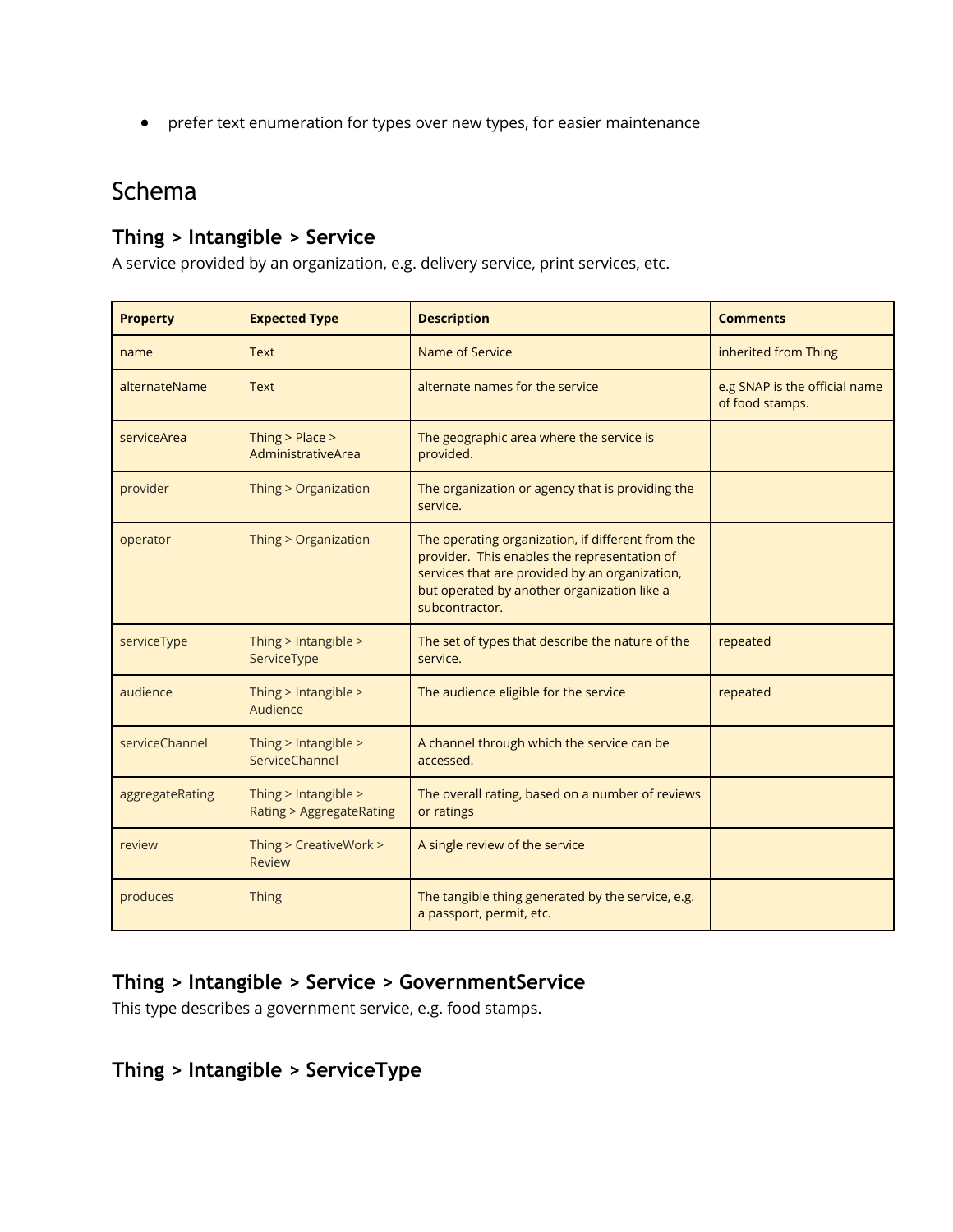<span id="page-2-0"></span>Similar to Thing > MedicalEntity > MedicalIntangible > MedicalCode, allows for specifying a type and a taxonomy.

| <b>Property</b>         | <b>Expected Type</b> | <b>Description</b>                                                    | <b>Comments</b> |
|-------------------------|----------------------|-----------------------------------------------------------------------|-----------------|
| serviceType             | enumeration as text  | The set of types that describe the nature of the<br>service           |                 |
| serviceTypeTaxono<br>my | enumeration as text  | The identifier for the taxonomy used to describe<br>the service type. |                 |

## **Thing > Intangible > ServiceChannel**

A channel where a service can be accessed.

| <b>Property</b>      | <b>Expected Type</b>                                                                | <b>Description</b>                                                                                        | <b>Comments</b> |
|----------------------|-------------------------------------------------------------------------------------|-----------------------------------------------------------------------------------------------------------|-----------------|
| provides             | Thing $>$ Intangible $>$<br>Service                                                 | The service this channel provides                                                                         |                 |
| availableLanguage    | Thing $>$ Intangible $>$<br>Language                                                | The set of languages used to offer the service.                                                           | repeated        |
| processingTime       | Thing $>$ Intangible $>$<br><b>Quantity &gt; Duration</b>                           | Estimated processing time using this channel.                                                             |                 |
| audience             | Thing > Intangible ><br>Audience                                                    | The set of people or organizations served by this<br>service channel.                                     |                 |
| serviceUrl           | <b>URL</b>                                                                          | The URL that the service can be accessed from.                                                            |                 |
| servicePostalAddress | Thing > Intangible<br>> StructuredValue<br>> ContactPoint ><br><b>PostalAddress</b> | The address that the service can be accessed from.<br>For use when accessing the service by mail.         |                 |
| serviceLocation      | Thing > Place                                                                       | The location (e.g. civic structure, local business,<br>etc.) where a person can go to access the service. |                 |
| servicePhone         | Thing $>$ Intangible $>$<br>StructuredValue ><br><b>ContactPoint</b>                | The phone number where the service can be<br>addressed.                                                   |                 |
| serviceSmsNumber     | Thing > Intangible<br>> StructedValue ><br><b>ContactPoint</b>                      | A SMS number where the service can be accessed.                                                           |                 |

### **Example Markup**

<div itemscope itemtype="http://schema.org/GovernmentService"> <link itemprop="url" href="http://on.nyc.gov/fsep" /> <span itemprop="name"> NYC Food Service Establishment Permit Service</span>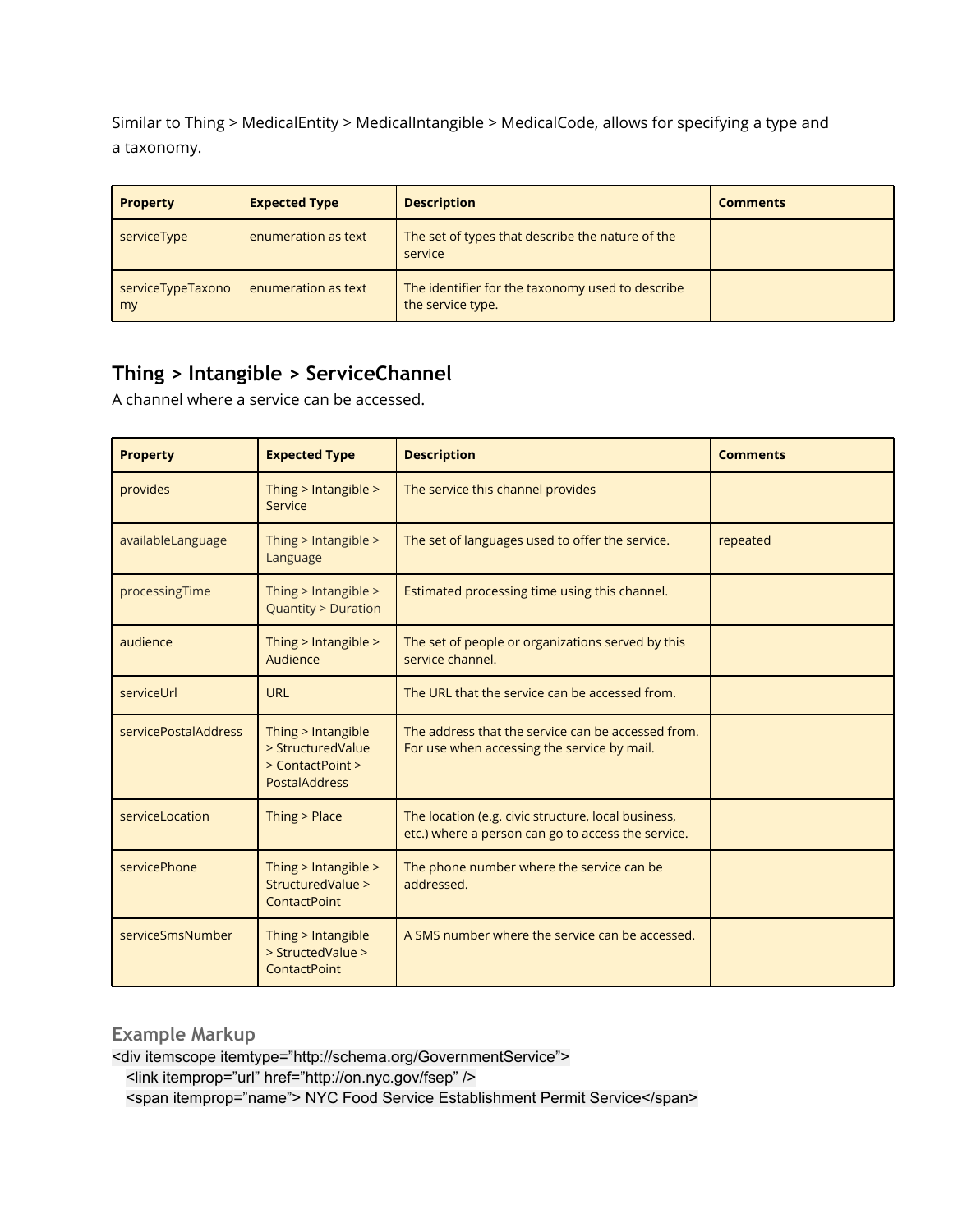```
<div itemprop="serviceArea" itemscope itemtype="http://schema.org/AdministrativeArea">
   <span itemprop="name">New York</span>
  </div>
  <div itemprop="provider"> itemscope itemtype="http://schema.org/GovernmentOrganization">
   <span itemprop="name">Department of Health and Mental Hygiene"</span>
 </div>
  <div itemprop="audience" itemscope itemtype="http://schema.org/BusinessAudience">
   <span itemprop="audienceType">FoodEstablishment</span>
  </div>
  <div itemprop="serviceChannel" itemscope itemtype="http://schema.org/ServiceChannel">
   <span itemprop="name">NYC Food Service Web Channel</span>
   <link itemprop="serviceUrl" href="https://a858-elpaca.nyc.gov/CitizenAccess/" />
 \langlediv\rangle<div itemprop="serviceChannel" itemscope itemtype="http://schema.org/ServiceChannel">
   <span itemprop="name">NYC Food Service Physical Channel</span>
   <div itemprop="serviceLocation" itemscope itemtype="http://schema.org/GovernmentBuilding">
       <span itemprop="name">DCA Citywide Licensing Center</span>
       "http://schema.org/PostalAddress">
         <span itemprop="streetAddress">42 Broadway</span>
         <span itemprop="addressLocality">New York</span>
         <span itemprop="addressRegion">NY</span>
         <span itemprop="postalCode">10004</span>
       </div>
       <time itemprop="openingHours" datetime="M,T,Th,Fr 09:00-17:00">Mondays, Tuesdays, 
Thursdays, and Fridays 9am-5pm</time>
       <time itemprop="openingHours" datetime="W 08:30-17:00">Wednesdays 8:30am-5pm</time>
   </div>
 </div>
```
</div>

## **Thing > Intangible > Permit**

This describes a permit, issued by an organization. This is an abstract type.

| <b>Property</b> | <b>Expected Type</b>                                  | <b>Description</b>                            | <b>Comments</b> |
|-----------------|-------------------------------------------------------|-----------------------------------------------|-----------------|
| issuedThrough   | Thing $>$ Intangible $>$<br>Service                   | the service offering the permit               |                 |
| validIn         | Thing $>$ Place $>$<br>AdministrativeArea             | the geographic area where the permit is valid |                 |
| validFor        | Thing > Intangible ><br><b>Quantity &gt; Duration</b> | the time validity of the permit               |                 |
| validUntil      | Date                                                  | The date when the permit is no longer valid.  |                 |
| audience        | Thing $>$ Intangible $>$<br>Audience                  | the audience for this permit                  |                 |

**Example Markup**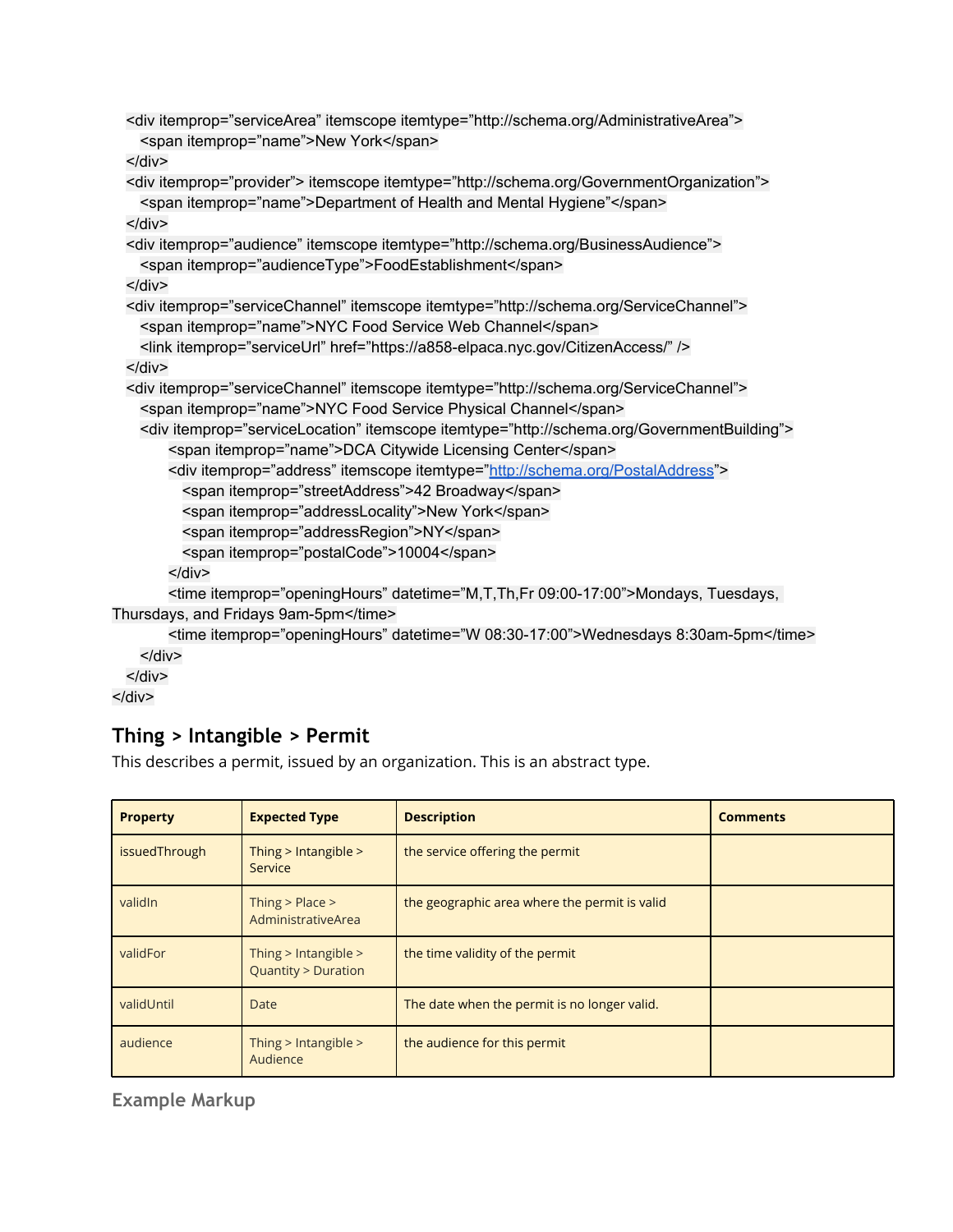<span id="page-4-0"></span><div itemscope itemtype="http://schema.org/GovernmentPermit">

<span itemprop="name"> NYC Food Service Establishment Permit</span>

<div itemprop="issuedBy"> itemscope itemtype="http://schema.org/GovernmentOrganization"> <span itemprop="name">Department of Health and Mental Hygiene"</span>

</div>

<div itemprop="issuedThrough" itemscope itemtype="<http://schema.org/GovernmentService>">

<span itemprop="name">NYC Food Service Establishment Permit Service</span>

<div itemprop="audience" itemscope itemtype="http://schema.org/BusinessAudience">

<span itemprop="audienceType">FoodEstablishment</span>

</div>

<div itemprop="validIn" itemscope itemtype="http://schema.org/AdministrativeArea"> <span itemprop="name">New York</span>

 $\langle$ div $\rangle$ 

<time itemprop="validFor" datetime="P1Y">1 year</time>

<span itemprop="isRequiredByLaw">True</span>

<div itemprop="audience" itemscope itemtype="http://schema.org/BusinessAudience"> <span itemprop="audienceType">FoodEstablishment</span>

</div>

</div>

| name            | NYC Food Service Establishment Permit                                     |
|-----------------|---------------------------------------------------------------------------|
| issedBy         | GovernmentOrganization: Department of Health and<br><b>Mental Hygiene</b> |
| issuedThrough   | <b>PublicService: NYC Food Service Establishment Permit</b><br>Service    |
| validIn         | <b>City: New York City</b>                                                |
| validFor        | Duration: 1 year                                                          |
| isRequiredByLaw | true                                                                      |
| audience        | BusinessAudience: FoodEstablishmentAudience                               |

## **Thing > Intangible > Permit > GovernmentPermit**

| <b>Property</b> | <b>Expected Type</b>                                            | <b>Description</b>                              | <b>Comments</b> |
|-----------------|-----------------------------------------------------------------|-------------------------------------------------|-----------------|
| issuedBy        | Thing $>$ Organization $>$<br>GovernmentOrganizati<br><b>on</b> | the government organization issuing the permit. |                 |
| isRequiredByLaw | bool                                                            |                                                 |                 |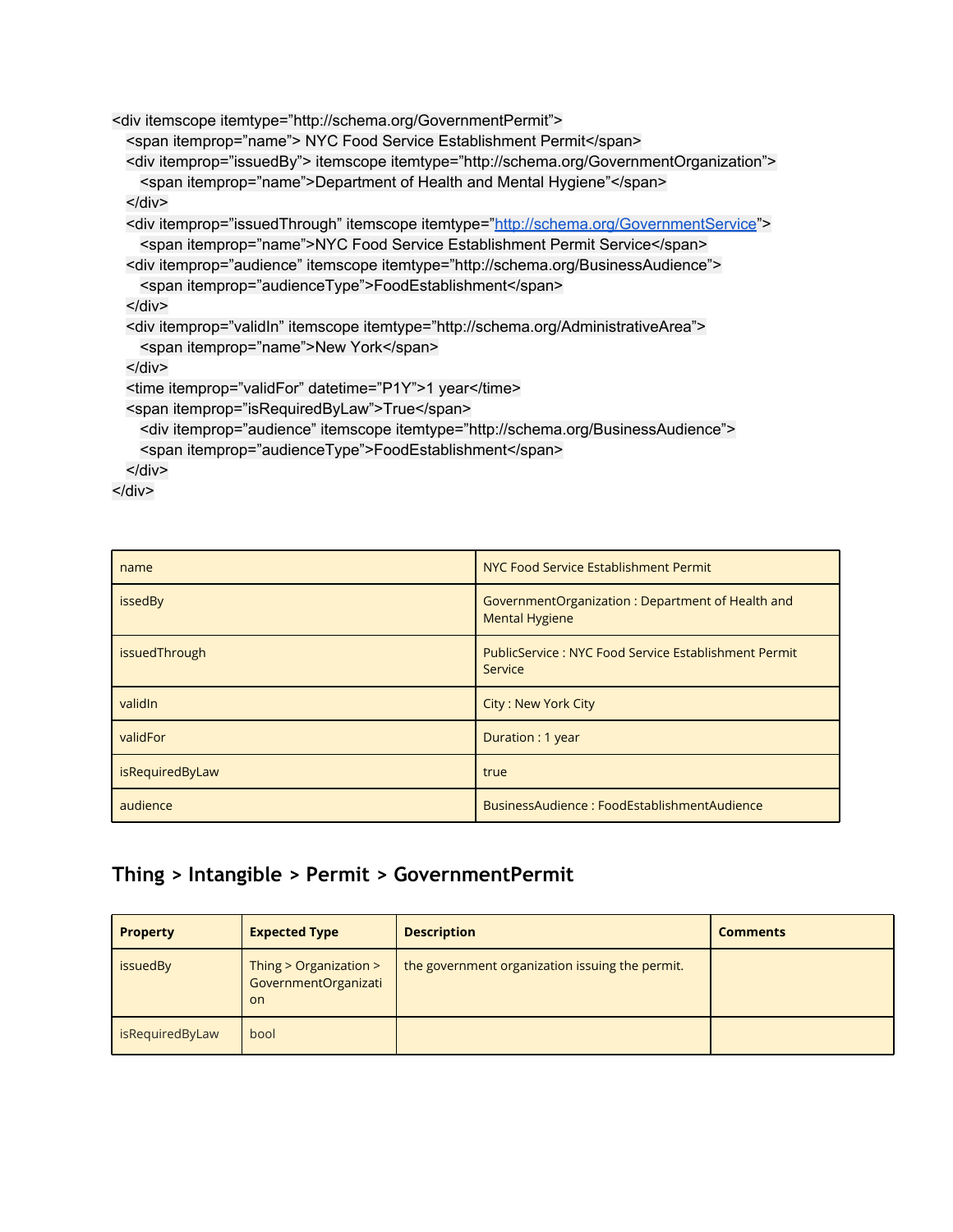## <span id="page-5-0"></span>**Thing > Intangible > Permit > GovernmentPermit > CivicPermit**

This is a permit for an individual, e.g. driver's license.

| <b>Property</b> | <b>Expected Type</b> | <b>Description</b> | <b>Comments</b> |
|-----------------|----------------------|--------------------|-----------------|
|                 |                      |                    |                 |

## **Thing > Intangible > Permit > GovernmentPermit > BusinessPermit**

This is a permit for a business entity, e.g. liquor license.

| Property | <b>Expected Type</b> | <b>Description</b> | <b>Comments</b> |
|----------|----------------------|--------------------|-----------------|
|          |                      |                    |                 |

## **Thing > Intangible > Audience > PeopleAudience**

Add the following properties to the existing type.

| Property       | <b>Expected Type</b> | <b>Description</b>                                           | <b>Comments</b> |
|----------------|----------------------|--------------------------------------------------------------|-----------------|
| requiredMaxAge | <b>Number</b>        | The person can be no older than this age                     |                 |
| requiredMinAge | <b>Number</b>        | The person must be at least this age                         |                 |
| requiredGender | <b>Text</b>          | For services restricted to members of a particular<br>gender |                 |

## **Thing > Intangible > Audience > PeopleAudience > CivicAudience**

This describes the "people" audience for a given service.

| <b>Property</b> | <b>Expected Type</b> | <b>Description</b>                                                                                   | <b>Comments</b> |
|-----------------|----------------------|------------------------------------------------------------------------------------------------------|-----------------|
| geographicArea  | AdministrativeArea   | The geographic area the audience needs to belong<br>to in order to access the service.               |                 |
| audienceType    | enumeration as text  | An audience type that is targeted or a restriction<br>for a civic service e.g. Veteran or Car Owner. |                 |

## **Thing > Intangible > Audience > BusinessAudience**

This is describes a property of a given business, to be used for permits, benefits, etc.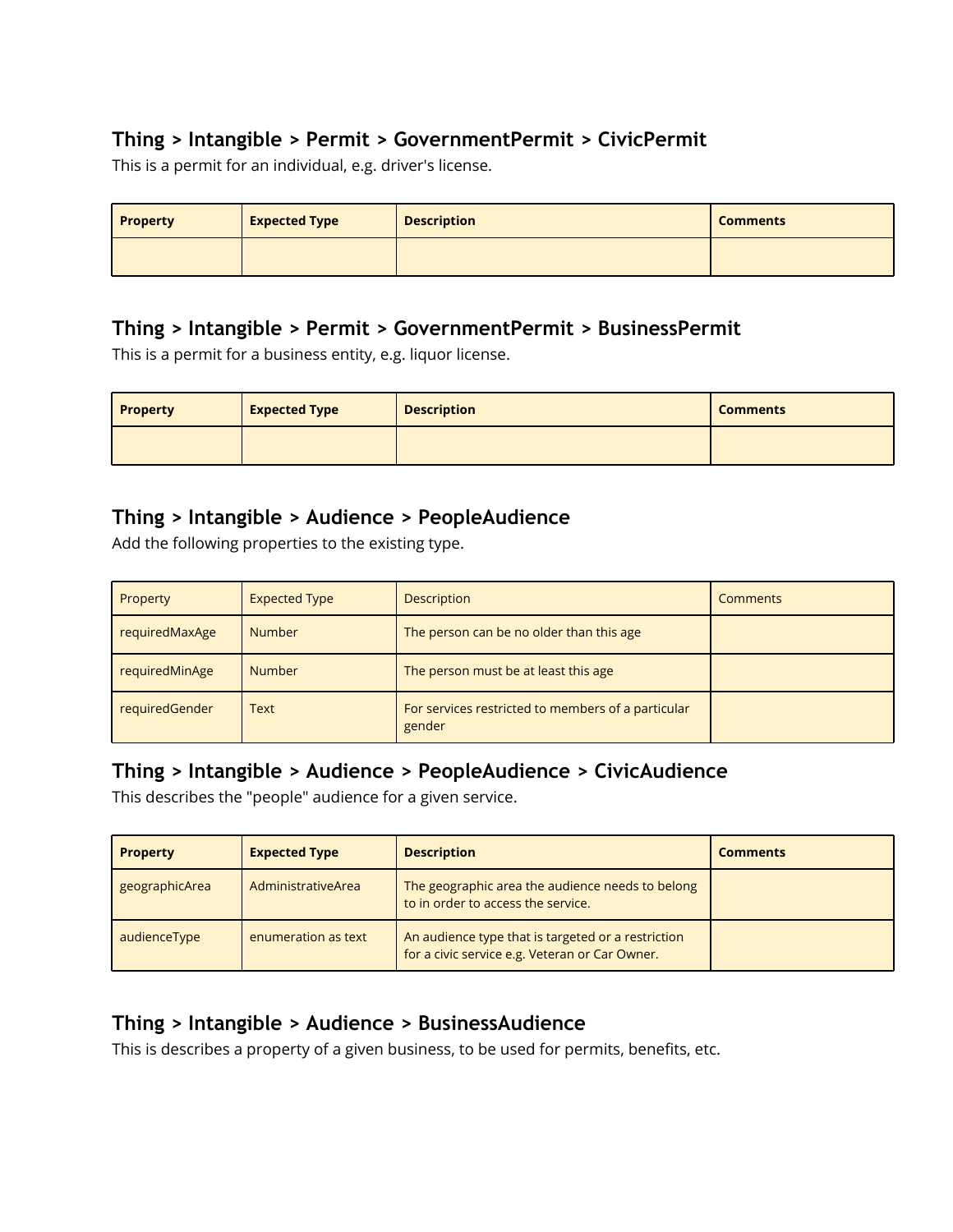<span id="page-6-0"></span>

| <b>Property</b>   | <b>Expected Type</b>     | <b>Description</b>                                                                     | <b>Comments</b> |
|-------------------|--------------------------|----------------------------------------------------------------------------------------|-----------------|
| numberOfEmployees | <b>QuantitativeValue</b> | the size of business by number of employees                                            |                 |
| yearsInOperation  | <b>QuantitativeValue</b> | the age of the business                                                                |                 |
| yearlyRevenue     | <b>QuantitativeValue</b> | the revenue size of the business                                                       |                 |
| geographicArea    | AdministrativeArea       | The geographic area the audience needs to<br>belong to in order to access the service. |                 |
| audienceType      | enumeration as<br>text   | An business audience type that is targeted or a<br>restriction for a public service.   |                 |

## Further Examples

## **NYC Food Service Establishment Permit**

#### <http://on.nyc.gov/fsep>

#### **Description**

#### From the web page:

*A Food Service Establishment is a place where food is provided for individual portion service directly to the consumer, whether the food is provided free of charge or sold, and whether the food is consumed on or off the premises. This includes restaurants, employee cafeterias, bakeries, takeouts, pizzerias, night clubs, cabarets, bars, senior centers, emergency food relief organizations, public and non-public schools, or religious, fraternal and charitable organizations. Such establishments are required to obtain a permit from the Department of Health and Mental Hygiene (DOHMH)*

#### **Schema**

#### **BusinessPermit : NYC Food Service Establishment Permit**

| name            | NYC Food Service Establishment Permit                                       |
|-----------------|-----------------------------------------------------------------------------|
| issedBy         | GovernmentOrganization: Department of Health and<br><b>Mental Hygiene</b>   |
| issuedThrough   | GovernmentService : NYC Food Service Establishment<br><b>Permit Service</b> |
| validIn         | <b>City: New York City</b>                                                  |
| validFor        | Duration: 1 year                                                            |
| isRequiredByLaw | true                                                                        |
| audience        | BusinessAudience: FoodEstablishmentAudience                                 |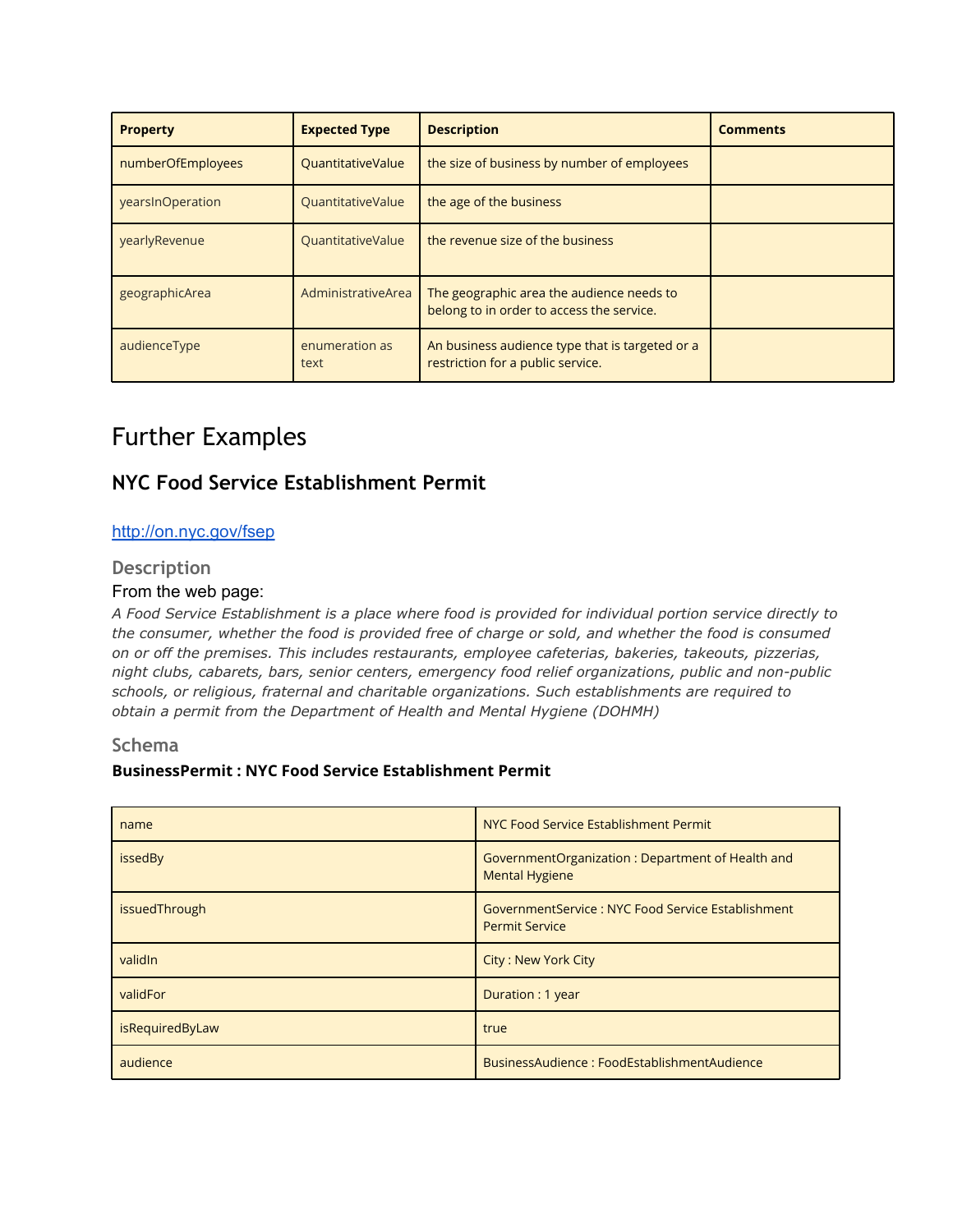#### <span id="page-7-0"></span>**BusinessAudience : FoodEstablishmentAudience**

| audience | "FoodEstablishment" |
|----------|---------------------|
|          |                     |

#### **GovernmentService : NYC Food Service Establishment Permit Service**

| url            | http://on.nyc.gov/fsep                                                    |
|----------------|---------------------------------------------------------------------------|
| serviceArea    | City: New York City                                                       |
| provider       | GovernmentOrganization: Department of Health and<br><b>Mental Hygiene</b> |
| serviceChannel | ServiceChannel: NYC Food Service Web Channel                              |
| serviceChannel | ServiceChannel: NYC Food Service Physical Location<br>Channel             |

#### **ServiceChannel : NYC Food Service Web Channel**

| serviceUrl | https://a858-elpaca.nyc.gov/CitizenAccess/ |
|------------|--------------------------------------------|
|------------|--------------------------------------------|

#### **ServiceChannel : NYC Food Service Physical Location Channel**

| l location | GovernmentBuilding: DCA Citywide Licensing Center |
|------------|---------------------------------------------------|
|------------|---------------------------------------------------|

#### **GovernmentBuilding : DCA Citywide Licensing Center**

| address                   | 42 Broadway<br>New York, NY 10004               |
|---------------------------|-------------------------------------------------|
| openingHoursSpecification | M, Tu, Th, Fr: 9 am - 5 pm<br>W: 8:30 am - 5 pm |

## **Chicago Vehicle Sticker**

<http://chicityclerk.com/city-stickers-parking/>

**Description**

**Schema**

**GovernmentPermit : Chicago City Vehicle Sticker**